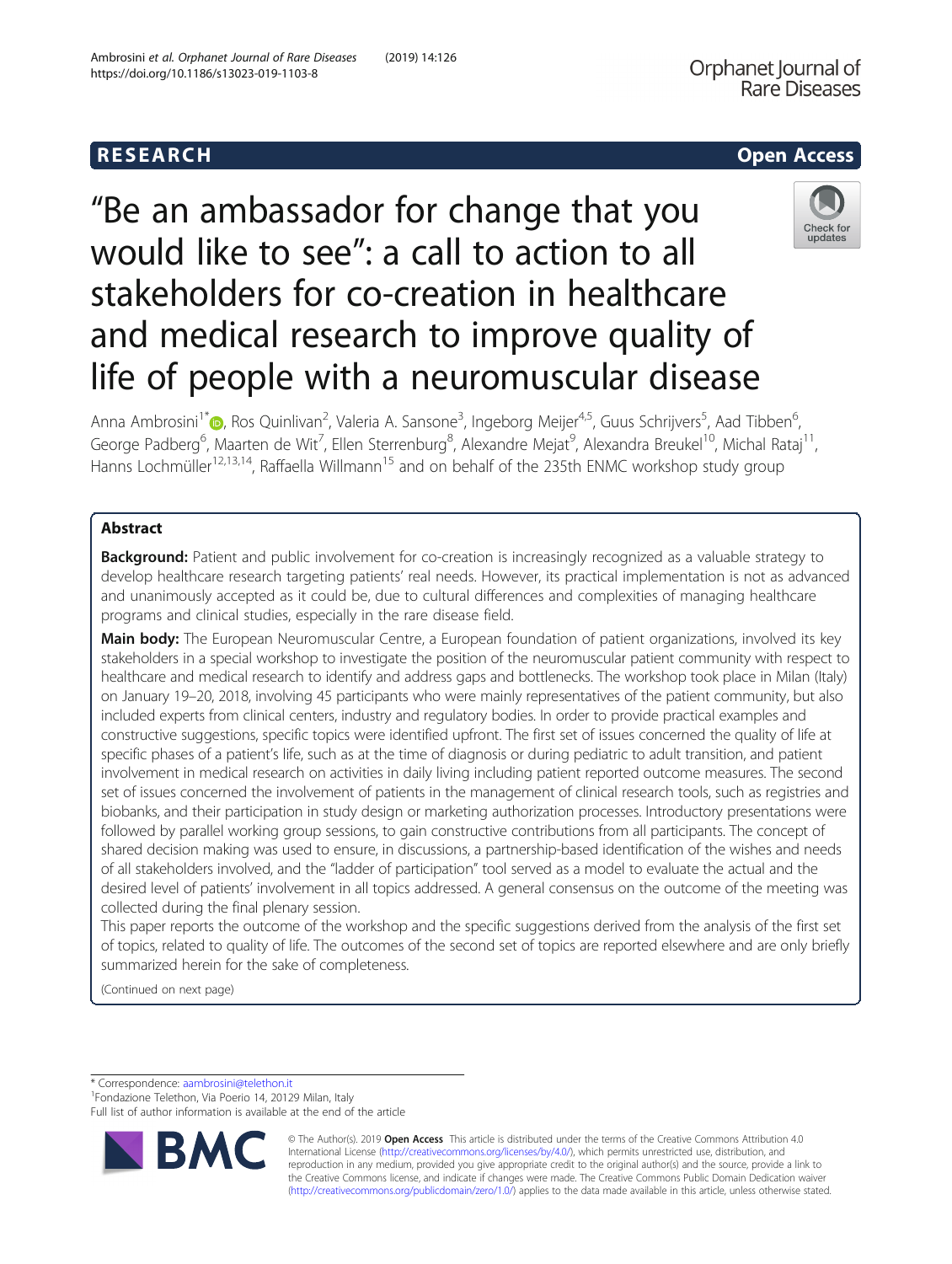### (Continued from previous page)

**Conclusions:** The neuromuscular community proved to be very active and engaged at different levels in the healthcare initiatives of interest. The workshop participants critically discussed several topics, providing practical examples where different stakeholders could play a role in making a change and bridging gaps. Overall, they indicated the need for education of all stakeholders for better communication, where everyone should become an ambassador to promote real change. Support should also come from institutions and healthcare bodies both at structural and economic level.

Keywords: Healthcare, Patient engagement, Patient involvement, Neuromuscular diseases, Co-creation

# Background

The European policy concepts of "open science", "co-creation", and "responsible research and innovation" define new approaches in the processes of strategic research & development and decision making in which all involved stakeholders, including citizens, contribute to reach conclusions that apply to a broader range of expectations [[1](#page-10-0)]. In practice, it means it is pivotal for science to reach out to stakeholders and engage with them in order to speed up innovation and knowledge to increase the wellbeing of citizens and patients. Co-creation means collaborative generation of knowledge, which in health research relates to the active involvement of patients in experience-based study design of patient-centered health services, research outcomes and clinical investigations  $[2-4]$  $[2-4]$  $[2-4]$ . The need to engage patients has been solicited at several levels, from setting political and research agendas to building networks to share their experiential knowledge and perspective with academics, clinicians and industry [[5](#page-10-0)–[7\]](#page-10-0). Despite the fact that much has been conceptualized about patient participation (and there is growing evidence of its implementation), much still needs to be done to consolidate practice, explore models of participation and provide clear evidence of its benefits and value  $[4, 8]$  $[4, 8]$  $[4, 8]$  $[4, 8]$ . For patients and Patient Organizations (POs) this is a time to discuss if and when they want to participate and how they can contribute to a co-creation process for better-tailored medical interventions.

In the neuromuscular disease (NMD) field, these approaches have long been embraced and supported by the European Neuromuscular Centre (ENMC) [\[9\]](#page-10-0), a European foundation of empowered NMD POs, whose mission is to promote research and improve quality of life (QoL) of people with NMD. Through the sponsorship of highly focused workshops, the ENMC encourages and facilitates communication and collaboration in the NMD field by promoting interaction among experts (researchers, clinicians, other healthcare professionals, regulators, etc.), including patient representatives [[10](#page-10-0), [11\]](#page-10-0). In 2018, the ENMC celebrated its 25th anniversary of activity by engaging its main stakeholders in a special workshop to understand how the NMD patient community impacts upon the healthcare and science co-creation scenario. The workshop took place in Milan (Italy) on January 19–20, 2018 and involved 45 participants from 15 countries, including representatives of POs, clinical researchers, industry and regulatory authorities.

The "Shared Decision Making" (SDM) concept [[12](#page-10-0)– [14\]](#page-10-0) and the "participation ladder" model [\[15](#page-10-0), [16\]](#page-10-0) were used as working tools to set the stage for discussion about the position of patients affected by NMDs with respect to their active participation in healthcare and research initiatives.

### Why promote SDM?

SDM has been defined as: "an approach where clinicians and patients share the best available evidence when faced with the task of making decisions, and where patients are supported to consider options, to achieve informed preferences" [\[13](#page-10-0)].

In practice SDM implies effective communication between health professionals and their patients about the options of prevention, screening, diagnostic tests and available treatments for their disease, including the choice of not intervening. Through a structured dialogue, medical doctors promote patients' knowledge of the existing opportunities and a correct perception of benefits versus risks. Moreover, they work towards understanding values and preferences of patients and their families with respect to the available options, taking into consideration barriers and facilitators that influence their practical implementation. Joint decisions derived from better-informed patients lead to reassurance and confidence regarding the choices made and makes patients more confident about their treatment options, ultimately leading to better compliance. Saving money is not a primary objective, but this can nonetheless be one of its consequences. SDM is particularly relevant when uncertainty is high, i.e. when all the available options have drawbacks or when no evidence is available of what the best option might be [\[13,](#page-10-0) [14,](#page-10-0) [17\]](#page-10-0).

# The ladder of participation – real involvement or tokenism?

The concept of a ladder of participation model goes back to 1969, when Sherry Arnstein proposed it to discuss the extent of citizens' power in determining the end product [\[15\]](#page-10-0). She envisaged three broad levels, ranging from non-participation, tokenism, to real power and full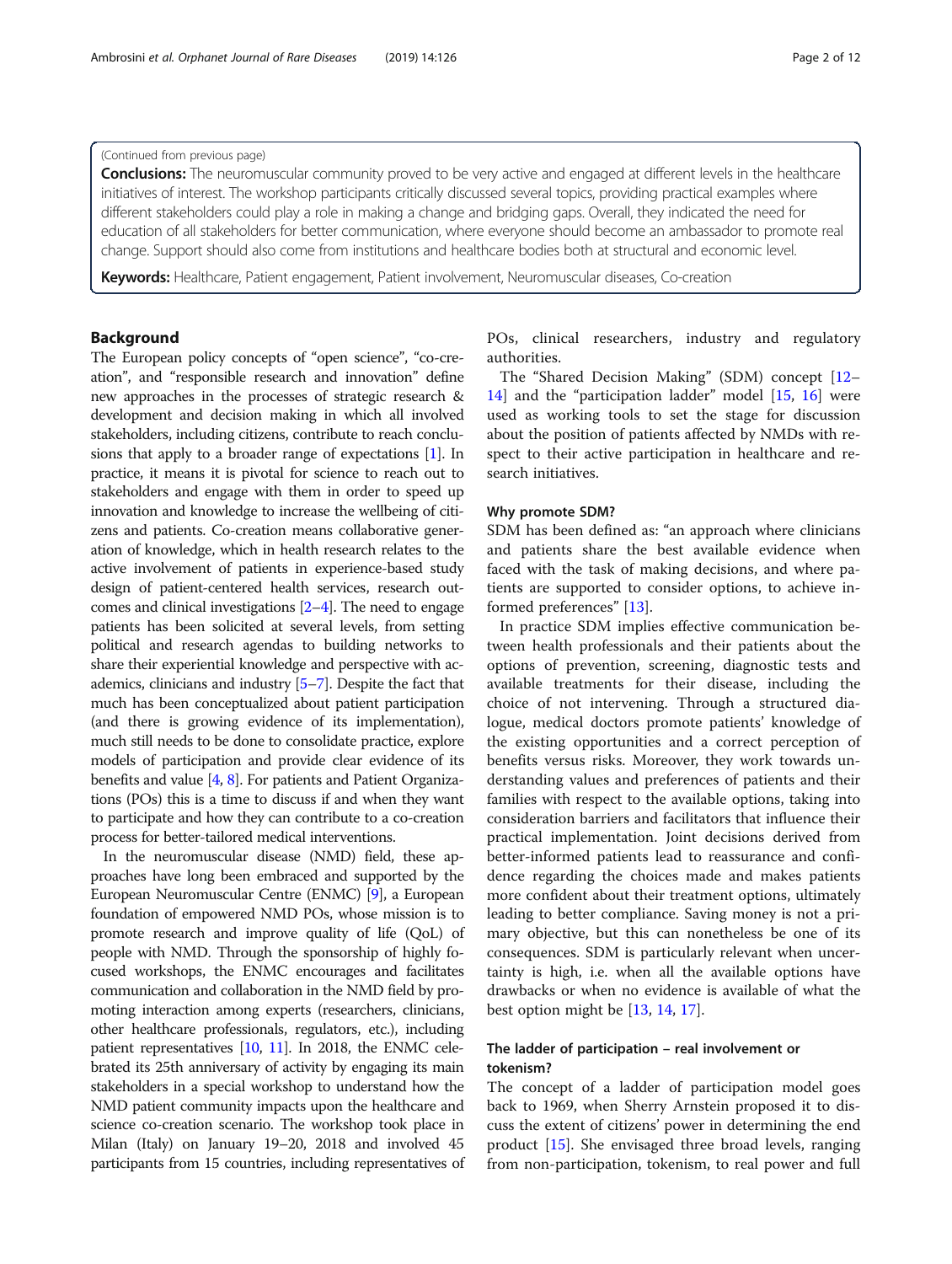control, with different degrees, or rungs, for each of these categories. This concept has been used to investigate the level of engagement and type of role of patients and citizens play in healthcare decision making [[18](#page-10-0), [19](#page-10-0)]. Moving beyond the classical, normative structure suggested by Arnstein, Tritter and McCallum [\[16\]](#page-10-0) argued that when health issues are concerned, the ultimate goal of patients is not necessarily to reach full power and control, as it is "the process rather than the outcome that has the greatest potential for changing organizational culture". In other words, they suggested that all the different levels of participation in the higher part of the ladder are relevant. In fact, gaining full power of the governance aspect is not always the target, since decision making in health research may derive from the harmonization of different viewpoints from different stakeholders. The role of patients' may vary depending on the context, their competences and the resources available. Studies from Abma and collaborators have shown the variety of roles and conditions under which patients or their representatives have been able to effectively contribute to research practices [\[20\]](#page-10-0). It must be born in mind that partnering with patients and families for collaborative projects should be seen as a means to improve healthcare, and participation is not the ultimate goal per se  $[4]$  $[4]$  $[4]$ .

Aligned with these views, in this workshop we wanted to investigate the experience of the NMD community regarding patient – clinician partnerships for both healthcare delivery and research. In particular, we wanted to understand where and to what extent patients can play an active role in these processes, and also to understand what they hope to gain through their involvement. Therefore, we adopted the model as in de Wit [\[19](#page-10-0)], which considers different levels of involvement.

The lowest, non-participation level is limited to when the information given to the patient by the professional is about decisions that have already been made. The level of symbolic consultation is reached when the patient's advisory role is requested only after or at the end of the decision process, thereby limiting the possible influence of the patient on the process. At 'the collaboration level', patients provide information on their condition and medical needs and give advice to clinicians. This role as partners in the process of production of knowledge and co-creation of new health research models and tools involves, for instance, providing input about the development of new functional outcome measures, or into studies targeting activities of daily living, or on the design of technological devices. When the 'control' level is reached, patients take the initiative and hold varying degrees of power depending upon their relative contribution and ownership of the process (Fig. 1).

### The ENMC workshop

The SDM model and the participation ladder were used as tools to operationalize participation of the different



stakeholders attending the meeting. The main objectives of the workshop were: i) to analyze the current state of play of patient involvement in the NMD field with regard to the topics selected; ii) to identify critical issues and types of intervention; and iii) to identify priority issues from all stakeholders that need to be addressed in practice and how this should be achieved.

The discussion focused upon 6 specific topics related to patient participation in healthcare delivery: topic 1; psychosocial support for families undergoing medical diagnosis and/or prenatal and predictive genetic testing; topic 2; transition from childhood to adulthood; and topic 3; the impact of patient participation in all aspects of medical research (such as QoL, patient-reported outcome measures (PROMs), other outcomes and interventions); topic 4; registries and biobanks; topic 5; design and implementation of clinical trials; and topic 6; interaction with regulatory authorities. Successful examples including individual patient reports were illustrated during plenary sessions,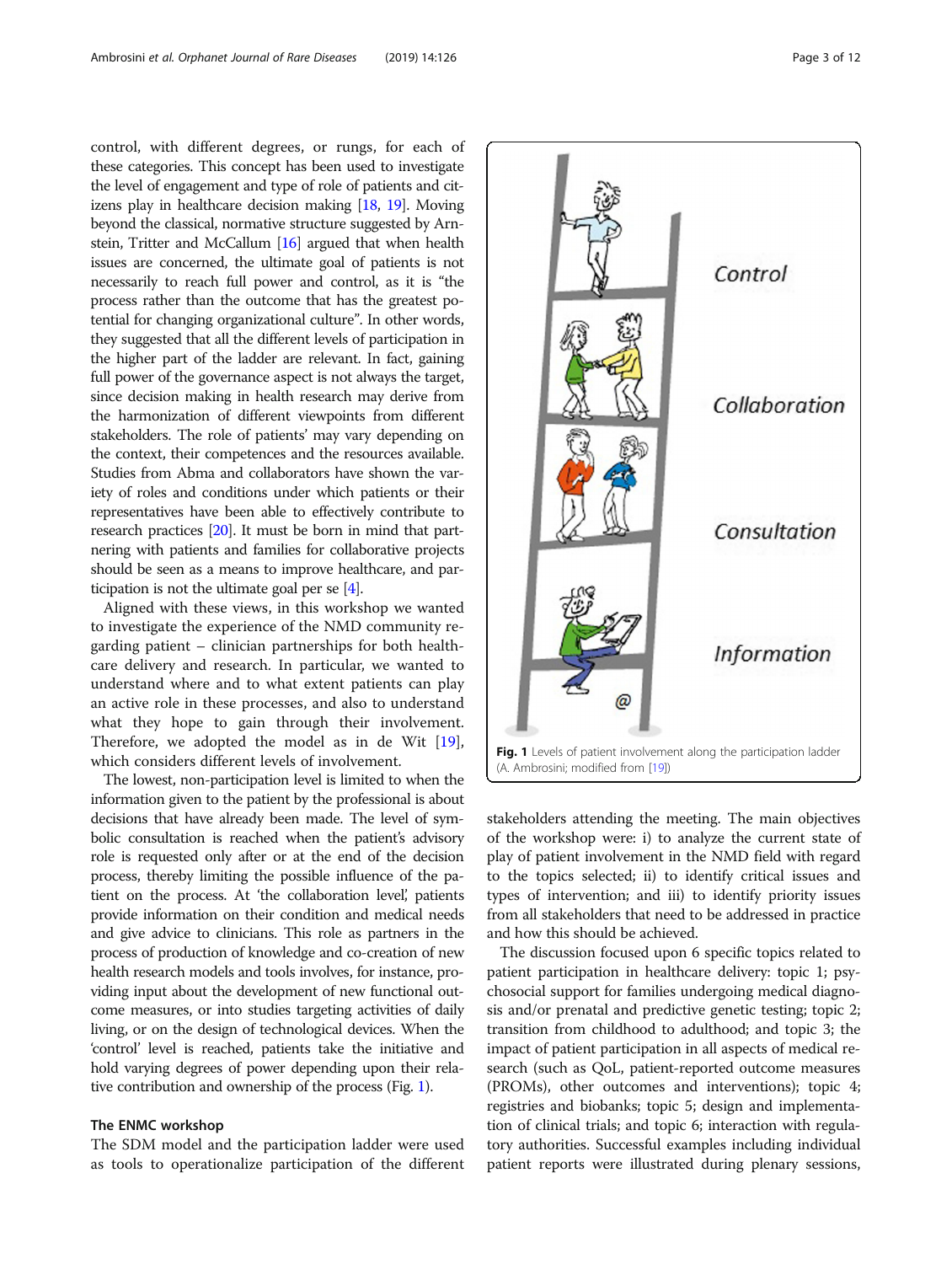followed by structured group feedback, which engaged all participants to assess critical issues, share their experience, and provide practical inputs.

The content of this paper reflects the outcome of workshop topics 1–3 and, in particular, it focuses on the QoLrelated healthcare session (topics 1 to 3). This includes the specific needs identified and priority areas for implementation including: where and how patient involvement could make a difference and how this might best be achieved. The outcomes of topics 4–6 are reported elsewhere and for this reason will only be briefly mentioned [\[21](#page-10-0)].

## Methods

### Contents and structure of the workshop

The content of this workshop was set up by the Executive Committee of the ENMC together with its Research Director. The identification of the two working models, SDM and participation ladder, was based on extensive preliminary review of the literature regarding patient engagement. The choice of the six topics that were investigated derived from ENMC members' knowledge of the field, strategic analysis of the outcomes of ENMC sponsored workshops, evaluation of the broad international NMD network activities, and consultation with the ENMC Research Committee members.

The workshop structure consisted of plenary lectures, aimed at setting the groundwork for the discussion, followed by parallel working groups that involved all participants in the discussion on the specific topics (Fig. 2).

In order to provide the audience with the instruments to be used during the discussion, Guus Schrijvers introduced the SDM concept and Ingeborg Meijer illustrated the ladder of participation model. She also provided the participants with operational instructions about the workshop.

Session 1, "SDM in Quality of Life and psychosocial support", consisted of three plenary presentations focused on topics 1 (genetic screening and diagnosis), 2 (transition from childhood to adulthood), and 3 (impact of medical research in QoL, aimed at providing: evidence-based examples of effectiveness of patient involvement in healthcare, practical elements and 'real life' experience of the benefits of being engaged.

Session 2, "SDM in clinical research and trial design" was introduced by the ENMC Research Director, George Padberg, who adopted the principles of SDM and patient involvement in research to investigate their possible roles in the critical scenario represented by the implementation of personalized medicine in the NMD field, and its consequences for the future. Three plenary presentations followed, targeting topics 4 (registries and biobanks), 5 (clinical trials), and 6 (regulatory and consenting processes).

After each session of talks, all participants were divided into three parallel discussion groups, each addressing one of the topics.

During Session 3, the outcomes of the six working groups were presented in a plenary session and discussed with the whole workshop, and a consensus on the key messages was reached among all participants.

In order to make the results of the workshop easier to follow, a brief highlight of each specific topic of Session 1 is reported, followed by the outcome of the respective working group.

### **Terminology**

The terminology used in this paper refers to the National Institute for Health Research (UK) definitions [[22\]](#page-10-0) namely:

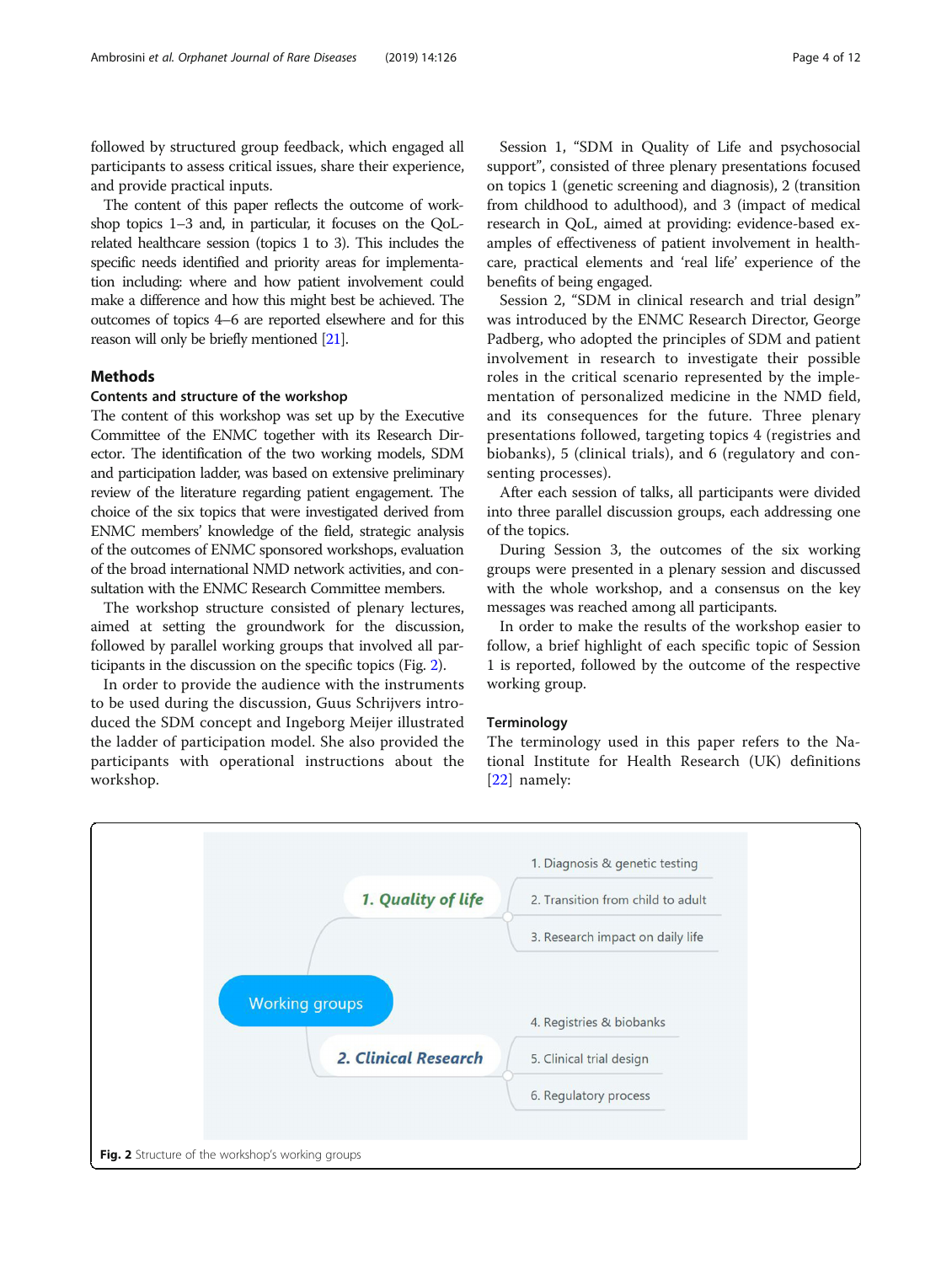- a) patient and public involvement is the development of partnerships between patients, carers or other members of public and researchers. Such partnerships are made in order to influence what research is done, how, and what happens to the results;
- b) patient and public engagement is the sharing of information and knowledge about research by professionals, such as during open days, science festivals or through newspapers or other media;
- c) patient and public participation is the recruitment of patients or others to take part in clinical trials or other research studies.

This terminology is adopted irrespective of the participation ladder connotations and is meant to unambiguously define the type of contribution by patients in their partnership with professionals for medical research.

### Results

# Session 1 - SDM in quality of life in NMDs: psychosocial support

Health-related QoL is a broad concept that defines the perceived quality of an individual's daily life from different perspectives, which refer to physical, emotional and social aspects, according to the original World Health Organization definition [\[23\]](#page-10-0). Specific instruments have been developed to assess patients' well-being or lack thereof, such as PROMs and QoL surveys. In general, these tools are meant to capture directly from patients the impact on their daily life of the disease and, where applicable, of a treatment or a technological device. The definition and implementation of these instruments is based on the fruitful collaboration among various stakeholders (patients, clinicians, biomedical engineers, etc.). At the workshop, participants discussed how to promote better QoL in people living with a NMD condition, examining ethical and psychological issues related to significant phases in their lives, from the diagnostic process to the transition from childhood to adolescence and adulthood, how to contribute to the development of PROMs and clinical studies targeting daily life issues. Emphasis was put on the contribution of patients in defining research priorities, as well as any related challenges and how they might be overcome.

# Topic 1: SDM in helping patients and families go through genetic testing (prenatal and predictive) and/or diagnosis

Introductory talk 1 – knowledge is power Topic 1 was introduced by Aad Tibben. He presented a summary of the positive experience of the European Huntington's disease (HD) network (EHDN) [[24](#page-10-0)] to highlight the importance of the synergy among people affected by a rare disease and their relatives, clinicians and researchers and the need for them to work together to advance research and improve quality of care. In particular, he addressed the psychological needs related to diagnosis and/or predictive testing for HD, two clinical services with different purposes that bring very different ethical issues. Aad Tibben demonstrated how the excellent interaction that occurs within the EHDN allowed them to develop important recommendations for genetic counselling within families [\[25](#page-10-0), [26](#page-10-0)]. While presenting data on this experience, Tibben discussed several aspects related to the psychological burden of affected people and their relatives that may also apply to other serious rare genetic diseases, including many NMDs, and indicated how good practice of SDM is important to give patients and their families the skills to deal with these difficult issues.

He cited the philosophical motto "Knowledge is power", adapting it to the current field of genetics, which has seen tremendous technological advances in recent years. Easy access to the world-wide web and social media has enabled people to gain detailed information about their specific condition when available. Thus, mutual dependency of all stakeholders and SDM are essential to make this information powerful and fruitful. Diagnostic or predictive testing together with good SDM allow for the promotion of patient autonomy, individually tailored decisionmaking, environmental mastery, and ultimately improvement of QoL. Tibben pointed out that this is the future of medicine and it requires adaptation of all stakeholders involved, to better define concepts on SDM, improvement of stakeholders' discourse, definition of responsibilities and boundaries, formalization of arrangements and structures, and legal and ethical considerations.

Panel discussion This working group acknowledged that, indeed, several of the issues and hurdles described by Aad Tibben are also common experience within the NMD community, including genetic diagnosis of an affected person and predictive testing in siblings or other relatives. Many NMDs are congenital in onset and affect primarily children and the group discussed if or when it would be the best time to test a younger sibling who might be either unaffected or pre-symptomatic when no therapeutic options are available. This scenario is starting to change for Duchenne muscular dystrophy (DMD) and spinal muscular atrophy (SMA) where therapeutic options are now available [[27](#page-10-0)–[29](#page-10-0)]. These developments call for a change in medical practice to identify presymptomatic children and, in particular, to initiate programs for neonatal screening. Indeed new care guidelines developed by specialists with the PO support have been released [[30](#page-10-0)–[33](#page-10-0)]. The POs emphasized the importance of families knowing their specific DNA mutation and for them to receive guidance on the best medical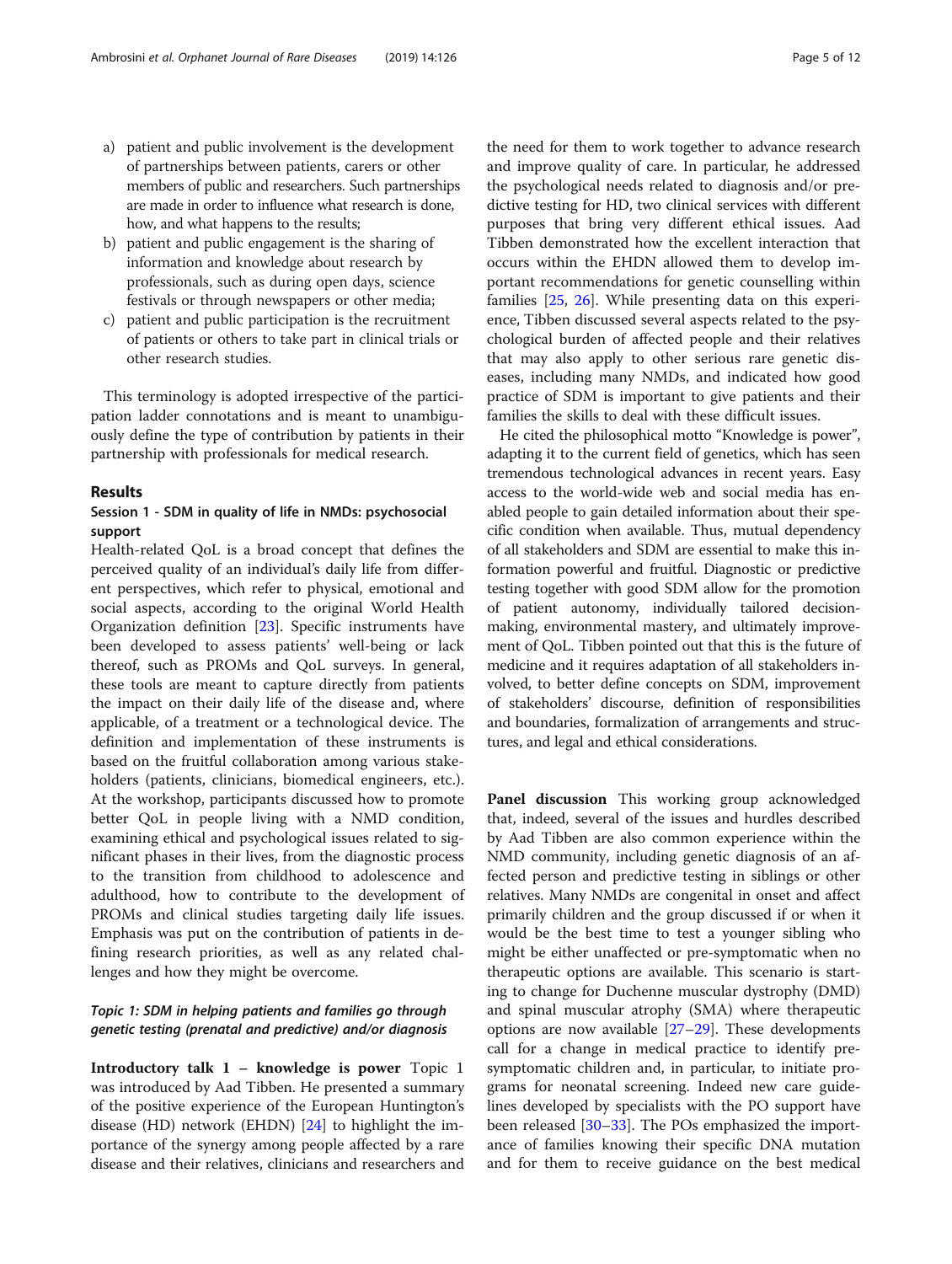options for their QoL through a well-structured SDM process.

From these observations, the panel concluded there is a strong need to create awareness and effective communication between doctors and patients/parents, and to identify specific roles and competencies on both sides (Table [1A](#page-6-0)).

As a starting point, the group also identified specific action points including:

- Setting up a diagnosis/screening group involving experts and the disease-specific POs to address opportunities, hurdles and ethical issues related to the different options and time points of genetic testing and prenatal/neonatal screening programs.
- Develop a proactive approach to upcoming therapeutic options, and take actions according to the opportunities ahead.
- Promote awareness about the requisites for predictive testing and launch surveys in the patient population to investigate best practices, identify "do's and don'ts" and specific wishes of disease groups.
- Proactively seek applications to the ENMC for workshops around these suggestions.

The panel argued that mutual support between patients/families and clinicians is essential to succeed in improving genetic testing procedures and counselling. In particular, POs may contribute to this process by creating awareness and establishing support groups, while doctors can support a peer-to-peer mentoring (i.e. to facilitate discussion on the impact of decisions that may differentially affect QoL). POs recognized their responsibility in promoting change and were persuaded that if patients change, doctors will follow.

# Topic 2: SDM in transition from child to adolescent, to adult patient

Introductory talk – growing in SDM Ros Quinlivan discussed how to prepare young people for SDM, through a process that needs change from a paternalistic approach for young children to a shared approach for adolescents and finally to informed SDM for older teenagers. She reported the experience of the MDStarNet with boys and young men with DMD [\[34\]](#page-10-0). The new population of young adults with DMD is healthier than before and thus there are new issues and expectations arising. Young adults with DMD are more independent and do not want to be considered different from their peers. However, they may not always necessarily understand their condition and the importance of health screening and in some cases may be less aware that they have a life-limiting condition. This can result in a high

rate of non-attendance for routine follow-up appointments, sleep studies and cardiac examinations at the care centers. In addition, young patients may be unaware that they can make choices regarding future healthcare planning [[35](#page-10-0)].

Teenage healthcare behaviours impact on outcomes and, in general, a greater rate of risky behaviours are reported in young people with chronic conditions [[36](#page-10-0)–[39](#page-10-0)]. Quinlivan examined the types of support young people need to make decisions. In her experience, these include: i) information: young people can make informed choices only by understanding their condition and the options available to them; ii) autonomy, which needs to be guaranteed to involve them in SDM; iii) coaching and mentorship; iv) support - teenagers need support and guidance from parents, professionals and peers, otherwise they will be anxious and afraid to be involved in SDM.

She illustrated how, with support from the PO Muscular Dystrophy UK and a clinical psychologist, patients attending her service at The National hospital for Neurology and Neurosurgery were given structured peer support to grow their self-confidence in taking over their own decision making. This included: the development of a hospital-wide young persons' (YP) steering committee to improve services, with representation from young people on the committee, a YP peer support group facilitated by a clinical psychologist; information specific for YP, and an information day on practical issues such as applying for university; getting a driving licence and living independently and working with a disability [\[40](#page-10-0)]. Transition should start early, from about 12 years of age with a key worker and clear goal setting together with aspirations for the future. They need knowledge so that they can learn how to manage their own medical needs, such as being able to recall their medication and doses or understanding what each medication is for. In essence, to prepare young people with NMD for SDM, they need to understand their condition, they should be progressively involved in decision making initially with their parents and, as they become more confident, they should be involved in SDM with or without support from their family. POs can play a major role in facilitating this process, for instance by: i) creating support groups together with professional experts, as in the UK example reported above; ii) promoting the development of young patient advisory groups, and iii) structuring focused initiatives with the families as part of their main organization's activities.

Panel discussion This working group focused the discussion on the transition from childhood to adolescence of young people with DMD, as a paradigm for the topic.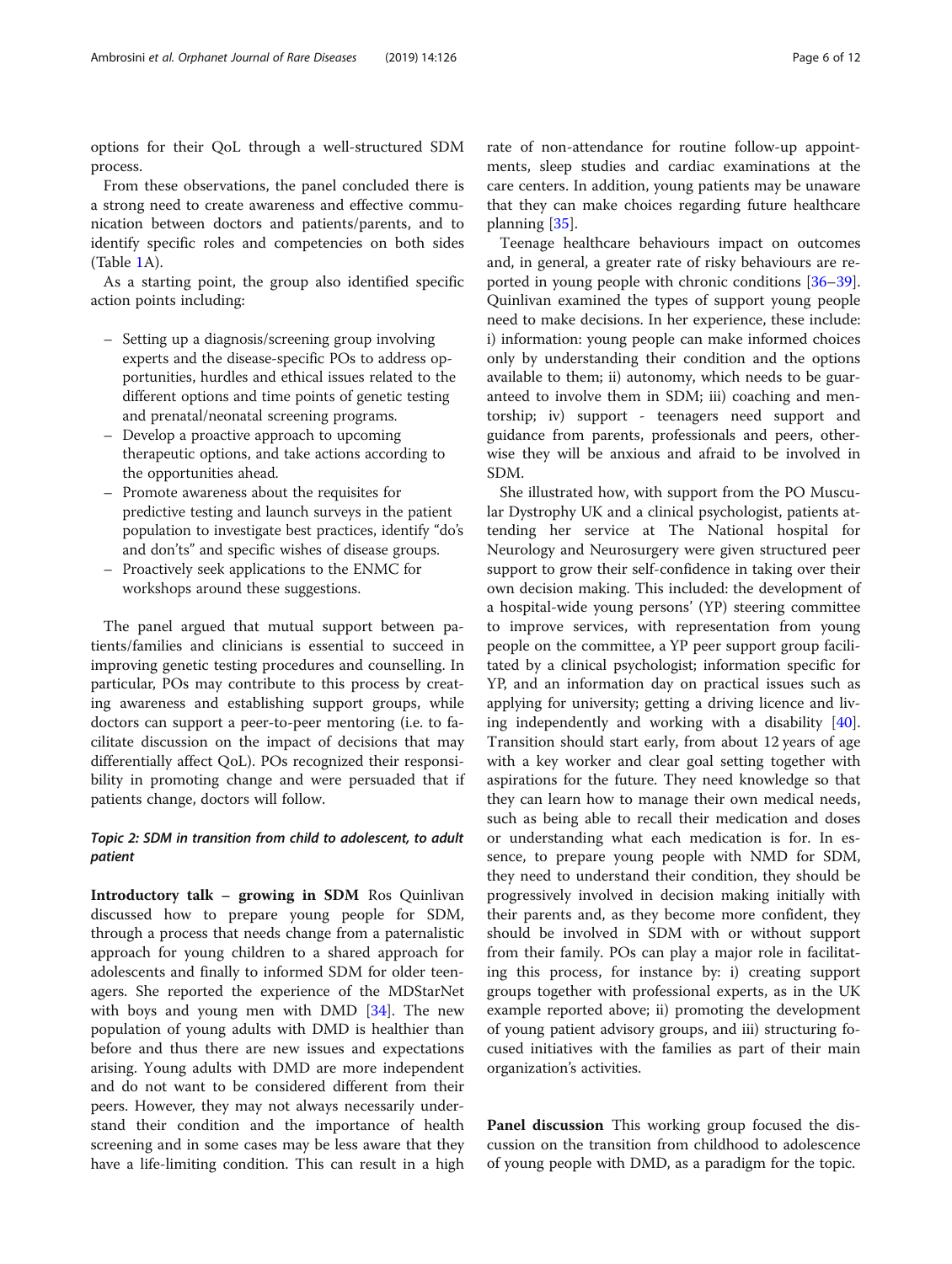<span id="page-6-0"></span>

|                                                   | Educational changes                                                                                                                                                                                                                                                                                                                                                                                                                                                                                                                                                                                                                                                                                                                                  | Cultural changes                                                                                                                                                                                                                                                                                                                                                                                                                                                                                                                                                                                                               | Structural changes                                                                                                                                                                                                                                                                                                                                                                                                                                                                                                                                                                                                                                                                                                                                                                                                                                                                                                   |
|---------------------------------------------------|------------------------------------------------------------------------------------------------------------------------------------------------------------------------------------------------------------------------------------------------------------------------------------------------------------------------------------------------------------------------------------------------------------------------------------------------------------------------------------------------------------------------------------------------------------------------------------------------------------------------------------------------------------------------------------------------------------------------------------------------------|--------------------------------------------------------------------------------------------------------------------------------------------------------------------------------------------------------------------------------------------------------------------------------------------------------------------------------------------------------------------------------------------------------------------------------------------------------------------------------------------------------------------------------------------------------------------------------------------------------------------------------|----------------------------------------------------------------------------------------------------------------------------------------------------------------------------------------------------------------------------------------------------------------------------------------------------------------------------------------------------------------------------------------------------------------------------------------------------------------------------------------------------------------------------------------------------------------------------------------------------------------------------------------------------------------------------------------------------------------------------------------------------------------------------------------------------------------------------------------------------------------------------------------------------------------------|
| A. Genetic testing<br>and screening/<br>diagnosis | an individual level<br>but rather opt for groups to get together at<br>to ask the right<br>either national or European levels to move<br>challenges of genetic testing or screening<br>. Launch surveys in the patient population.<br>n them on the<br>· Identify leaders who can take the role on<br>Teach patients and parents<br>· Empower patients and trail<br>Avoid making decisions at<br>. Set up support groups<br>specific initiatives<br>things forward<br>questions<br>programs                                                                                                                                                                                                                                                          | actions according to the opportunities ahead<br>Inform patients/families about the existence<br>Have a proactive, forward looking approach<br>Explore the experience of POs in other rare<br>to upcoming therapeutic options, and take<br>awareness together with the existing POs<br>. Map the best practices from the different<br>Stimulate peer-to-peer discussion, create<br>countries and share results<br>of POs of reference.<br>disease fields                                                                                                                                                                        | • Set up a diagnosis/screening group involving<br>. Train doctors on SDM regarding how best to<br>· Proactively stimulate workshops about this<br>the experts and the disease-specific POs<br>Create more dialogue with POs, involve<br>patients or PO representatives before<br>implementing screening (why, when,<br>create dialogue and involve patients<br>definition of the type of support)<br>topic.                                                                                                                                                                                                                                                                                                                                                                                                                                                                                                          |
| childhood-adulthood<br><b>B.</b> Transition       | difficulty and "people living with" instead of<br>diagnosis, treatment options, sexuality, family<br>POs as experts to<br>· Educate physicians, healthcare practitioners,<br>understand educational needs and develop<br>caregivers to show the value of behavioural<br>young people, parents, care-givers on SDM<br>· Provide unbiased, validated information on<br>experiences and<br>and the patient<br>ambassadors among patients, parents and<br>right level of<br>Coach all persons involved and create<br>fitting materials (co-creation)<br>- Facilitate support by peers<br>. Involve young people and<br>· Use appropriate language:<br>communities to exchange<br>planning and life choices<br>"patients with<br>information.<br>changes. | Enable patients to live independently (in the<br>making and facilitate their conversation with<br>Raise confidence and self-esteem of young<br>patients, involve them in team sports and<br>Progressively involve children in decision<br>Address patients as a person not as their<br>Promote increase in social participation<br>family, at school, at work) and become<br>Increase awareness of employability of<br>Focus on life goals instead of disease<br>physicians (even without parents)<br>encourage a network of friends.<br>young people with NMD<br>disease's needs only<br>autonomous adults<br>management only | adult care with multi-disciplinary teams to de-<br>organisations like EURORDIS, European Patient<br>Stimulate a dedicated workshop to this topic.<br>- Establish specialized centres for paediatric to<br>velop expertise and understand more of the<br>. Use influence and implementation power of<br>· Health insurances, funders and governments<br>natural history, also learning from other rare<br>grammes (e.g. summer camps) and decision<br>to cover costs for all-inclusive (regardless of<br>programmes and patient advocate groups<br>physical disability) social participation pro-<br>· Develop (international) standards of care<br>- Establish financial support for transition<br>guidelines for transition and adult care,<br>• Include young people in the design of<br>. Implement transition programmes<br>including the use of SDM<br>Forum, EUPATI<br>aids and tools.<br>diseases<br>services |
| impact on quality of<br>C. Research with          | - Personal barriers (age, communication skills,<br>- Misinformation in the lay communication<br>by the caregiver's<br>patients may receive adequate information<br>. Inform about centers of expertise where<br>nical terms)<br>Consider challenges in SDM:<br>information gaps on tech<br>- Indirect SDM mediated<br>vision and interaction.<br>and social media                                                                                                                                                                                                                                                                                                                                                                                    | through pilot rounds to provide evidence of<br>. Patient groups' contribution to clinical study<br>design may positively impact on regulatory<br>Patients' interests can create a change the<br>commissions and advisory boards may go<br>agencies' evaluation of clinical studies.<br>. The introduction of patient panels in<br>way society works<br>their usefulness                                                                                                                                                                                                                                                        | · Encourage patient-close research, explore pa-<br>. Reserve more time to set research plans with<br>patient interaction should be based more on<br>tients preferred measurements as new tools<br>involvement of patients opinion; physician-<br>· Train next physician generation in SDM as<br>the person than on the disease<br>common practice.                                                                                                                                                                                                                                                                                                                                                                                                                                                                                                                                                                   |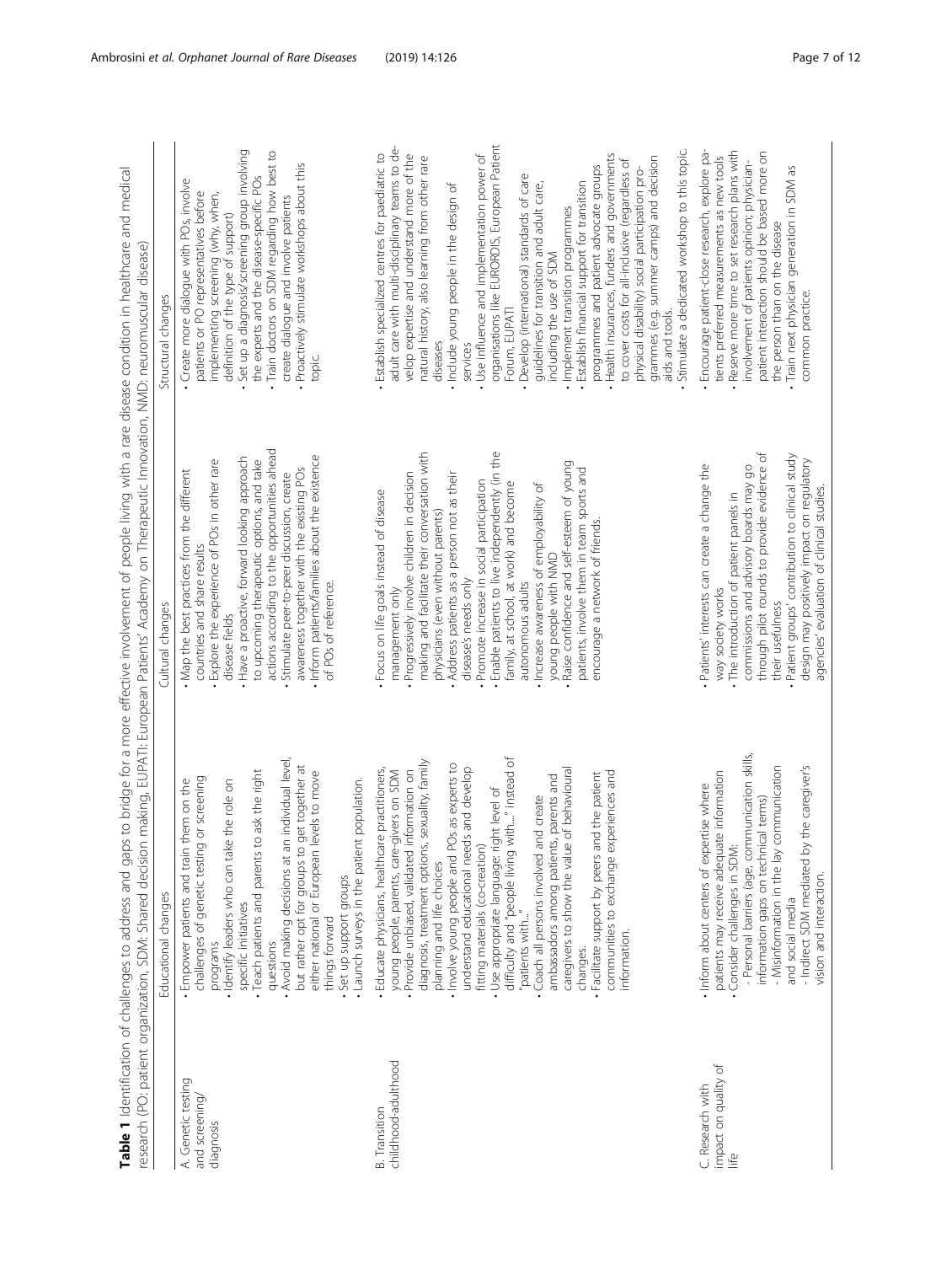The group acknowledged that enabling children with a chronic condition to acquire proper skills in decision making is indeed relevant for them to better handle their life and become empowered adults. However, this process requires actions at several levels, which involve physicians, healthcare practitioners, parents, and caregivers. Four areas of priority where formulated, namely: 1. Coaching behavioral change; 2. Increase knowledge to enable SDM; 3. Increase role of society to enable participation; 4. Promote changes in healthcare services to meet the complex health needs of this population of YP (Table [1B](#page-6-0)).

In particular, coaching and support of patients and their parents and caregivers should be promoted, in order to grow self-esteem and confidence in young people and to help them understand the value of behavioral changes and adopt healthy and constructive attitudes into adulthood. SDM should facilitate the discussion on diagnosis, treatment options, sexuality, family planning and life choices, with psychological support offered at every stage.

Relevant material should be produced to address educational needs, involving POs and patients themselves in this co-creation process that generates ambassadors for spreading a cultural change. Financial support for transition programmes and patient advocacy groups should be made available by national or international institutions.

It was also suggested that a specific workshop could help to set the stage for these changes and delve deeper into the conceptual changes required to enable a child with an NMD to acquire the skills for SDM.

# Topic 3: SDM in research that has major impact on daily life

Introductory talk – health care research requires cocreation Based on his personal experience as a patient representative in the international research community "Outcome Measures in Rheumatology" (OMERACT), Maarten de Wit focused on the role of patient research partners in different phases of health research. A patient research partner is defined as a person with a relevant condition who provides a patient perspective in the research team as an equal collaborator at all stages of the project. As a first example, effective methods for involving patient research partners in research agenda setting were presented. In the UK the James Lind Alliance has supported many POs to prioritize research topics from the perspective of patients [\[41](#page-10-0)]. In The Netherlands the Dialogue model was developed as a step-wise approach to elicit research priorities of different stakeholders, and achieve consensus through heterogeneous focus groups that ensure that the voice of patients is heard [[42\]](#page-10-0).

A second example followed the strategy of engaging patients as research partners in the development of a PROM for Psoriatic Arthritis [[19](#page-10-0)]. This case study

demonstrated that listening to patients is critical to capture all that is important from the perspective of the target population to include in a new QoL questionnaire. It also showed that having patient research partners on the research team guaranteed that the voice of patients was not lost during the final stages of validation. Finally, having different forms of patient and public involvent (PPI) at different stages of the development process, increased the content validity of the final instrument.

Crucial factors of success for the involvement of patient research partners are to: a) involve patient representatives as collaborative partners from the outset; b) ensure the commitment of the research centres' leaders; c) prepare early career researchers to interact in a constructive way with patients through creating the environment for an SDM culture and by facilitating collaborative partnerships [\[43](#page-11-0)].

Panel discussion This group considered that, for effective involvement in developing research relevant to their daily life, patients need to have a good understanding of the real therapeutic opportunities and of how their input could contribute to healthcare improvement. Physicians need to understand the added value of spending more time in SDM, which will be more likely to improve treatment compliance and lead to constructive contributions to research. It was argued that, in general, patients are not fully involved in discussions relating to their condition and the benefits and risks of a certain treatment. Therefore, they are not 'trained' to contribute to building knowledge on what is relevant to them. Moreover, care options relevant for a patient may not be taken into account because they are not part of the standardized methods to measure efficacy and, as such, maybe unfamiliar to the physician. Examples were given of the challenge of managing patients who are unable to speak, where care options are more tailored to the caregiver than to the patient's real needs. These considerations highlighted the key role of SDM and led to an examination of what the challenges are for a positive and fruitful interaction between patients and physicians (Table [1C](#page-6-0)). It was acknowledged that fruitful communication has to be based on the understanding of the information gaps and on positive interpersonal contacts, centering the discussion more "with the patient" than "against the disease" [[44](#page-11-0)]. All agreed that a cultural shift is needed for all stakeholders. Actions that may be perceived as exploratory in the beginning could become, if successful, accepted and even necessary once they demonstrate their key value for the main objective. It was noted that a methodological evaluation of a successful SDM could be useful to show benefits and encourage its implementation in areas where it is not yet applied.

Finally, the group concentrated on how to address those limitations that impair development of research that really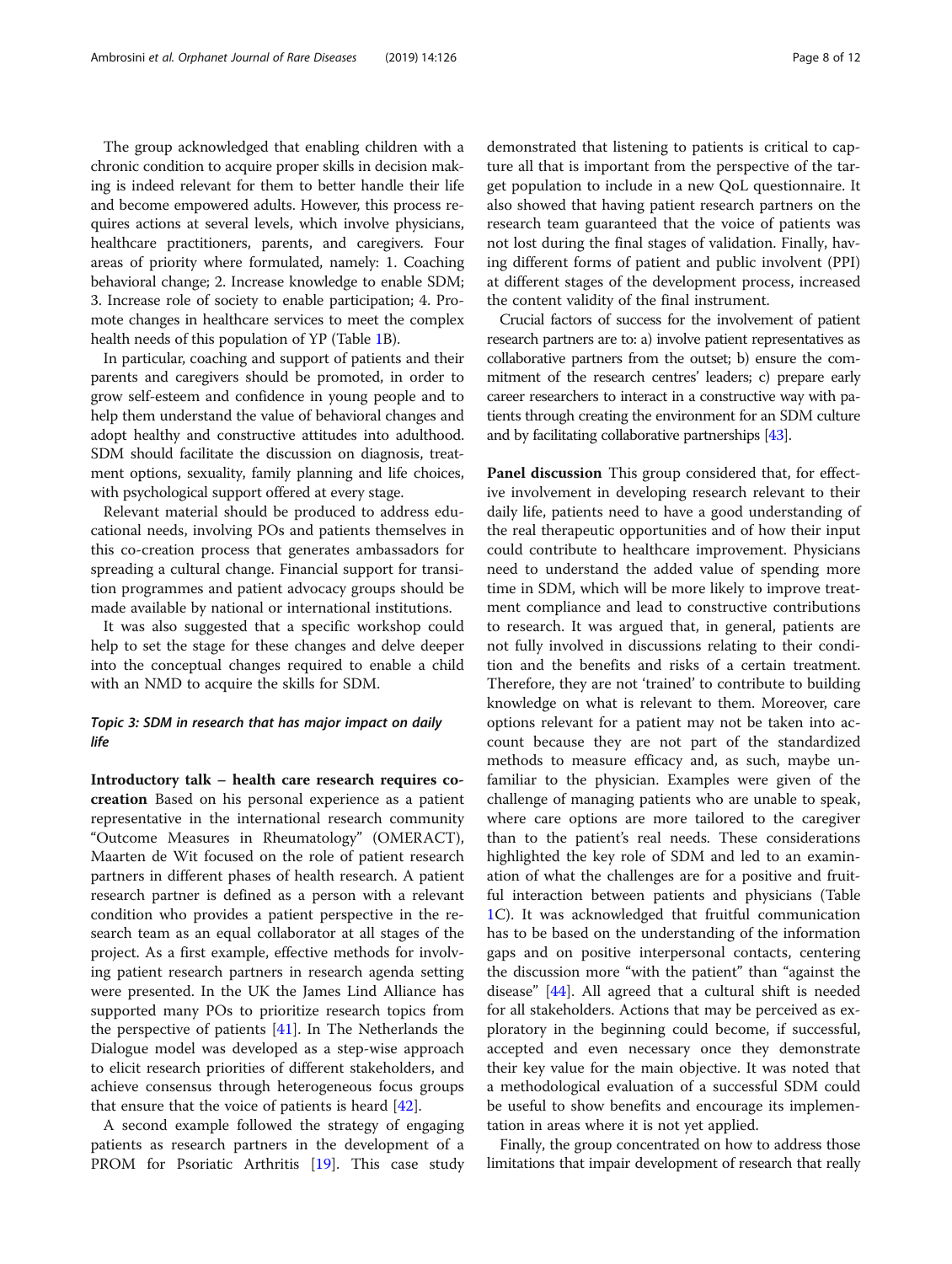targets patients' daily needs. Special calls or programs for clinical studies on QoL, with patient involvement on study design and development of proper PROMs, and dedicated funding for patients involvement in research approaches can better address this need and also pave the way for broad applicability [\[45](#page-11-0)–[47](#page-11-0)].

# Session B - patient involvement in clinical research, trial design and regulatory affairs

A rapid increase in innovation and emergence of new healthcare technologies has the potential to reshape patient care and disease; i.e. gene therapy aims to repair the direct cause of genetic disease, by introducing genetic material into cells to compensate for mutated or faulty genes. Treating a range of diseases that until now have been incurable may become possible in the near future. In this developing scenario, patients not only want to be informed, but also request to be active players to influence the developments according to their main needs, by promoting services and contributing to research as 'expert patients'.

This session investigated opportunities and challenges of direct involvement of patients in medical research [[21\]](#page-10-0). On the one hand it was considered how SDM might be applied in research by facilitating patients' understanding of the implications of their participation for instance in a trial, thus favoring compliance. On the other hand, this session delved more in the participation ladder, by exploring where, in research, the active role and engagement of patients can make the difference. Several examples were described by participants that have been involved in research-related activities at different levels, being members of Eurordis [[48\]](#page-11-0), of the European Patients' Academy on Therapeutic Innovation (Eupati) [\[49\]](#page-11-0) or the European Patient Forum [\[50\]](#page-11-0). They reported their experience of participation at different research steps, from early stages of translational research, up to the actual delivery of a therapy in the 'real world', as well illustrated in the literature [[7,](#page-10-0) [51,](#page-11-0) [52](#page-11-0)]. There was common agreement that patients and POs can greatly contribute to implement services to research such as registries and biobanks, by not only donating their data or samples, but also playing a role in the governance with high level of power and control. Regarding the design and implementation of clinical trials, patients should be listened to and involved from the very beginning, to provide input regarding the definition of trial outcomes and the design of informed consents tailored on their real need of information, and to contribute to disseminate the information regarding the trial and its results within their community [\[53,](#page-11-0) [54](#page-11-0)]. The relevance of including disease-specific patients in regulatory agencies' or ethics' boards was also recognized, with several examples shared by participants that are already engaged in these top level initiatives. Although it was acknowledged that patient representatives are already taking up roles in decision boards, it was pointed out that in some cases their inclusion reflects more a tokenistic approach, without having the proper patient expertise at the decision table [[21](#page-10-0)].

# Conclusions

A growing body of literature emphasizes the relevance of PPI as a means to promote clinical research of great impact for patients' real needs. The necessity to involve patients in a co-creation process for collaborative generation of knowledge is also urged by international research consortia  $[55]$  $[55]$  $[55]$ , industry  $[7, 56]$  $[7, 56]$  $[7, 56]$  and regulatory authorities (EMA) [\[51\]](#page-11-0). However, translating the overall concept into practice still presents several challenges, experienced both by clinical researches and PPI contributors [[57](#page-11-0)]. With this workshop, the ENMC wanted to discuss with its key stakeholders where the neuromuscular community stands in terms of PPI and co-creation in research, where the major gaps are and what approaches could be taken to address them.

Participants witnessed, through several positive examples, that a strong relationship and constructive interaction has been established among all stakeholders in recent years, especially for those disease groups where therapeutic options are now becoming available. Several PO representatives participate in international patient advisory groups, such as Eurordis, Eupati, or the European Patient Forum, indicating awareness of the value of the contribution they can bring to the community.

The workshop also delved into the hurdles and bottlenecks that still exist, addressing QoL of patients and families in specific phases of their life (i.e. at diagnosis or at transition from child to adulthood), or how consolidated is PPI in NMD clinical research. Table [1](#page-6-0) of this report summarizes what aspects the participants identified as priorities regarding the topics discussed, and provides practical examples of how POs/patient representatives and professionals could address them. It has to be noted that, on the one hand this list is not meant to be exhaustive of all the hurdles that people living with a NMD condition may experience, while, on the other hand the proposed examples can be generalized and represent a useful approach to be taken also for other rare diseases.

Overall, the group identified three main levels for proactivity (Table [2](#page-9-0)).

First of all, fostering good communication is fundamental to understand one another and set the groundwork for fruitful interactions (the SDM and participation ladder concepts were used as working models). Proactivity, training, and good understanding of the required level of PPI are other key elements and everyone who embraces this view should act as ambassador to make real change.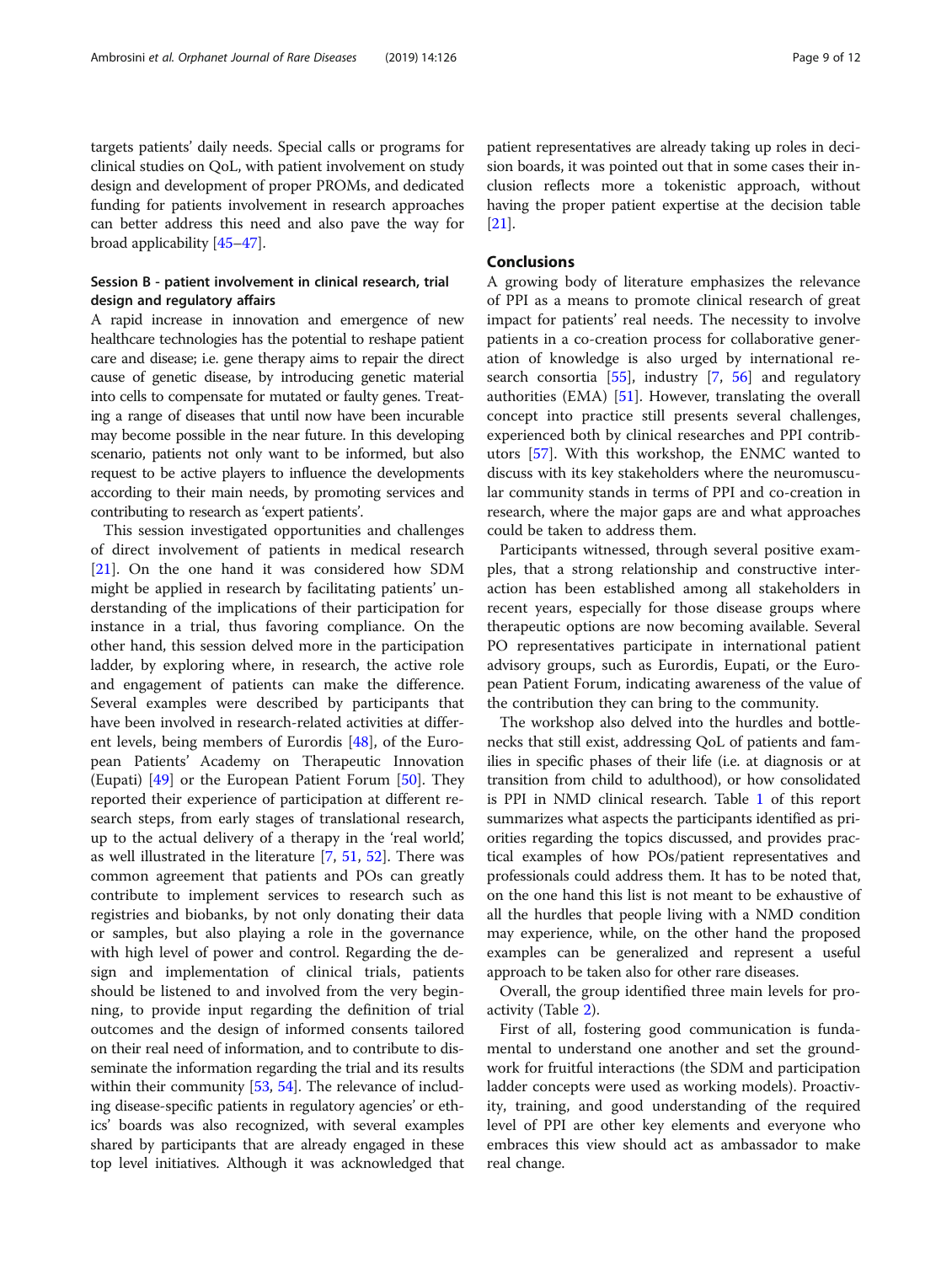### <span id="page-9-0"></span>Table 2 Key messages of the 235th ENMC workshop

Main levels for proactivity

- All stakeholders involved in shared decision making require education: - People affected by a neuromuscular disorder- at any age
	- Families, healthcare professionals and physicians, parents,
	- caregivers, regulators, industry
- A cultural change is needed and everyone has to act as ambassador for:
	- Respectful communication among all partners
	- Independent contribution of all partners
	- Societal acceptance and support
	- Pro-active role of all stakeholders, including patients, caregivers and parents
- Structural, process and legislation changes should be promoted by: - Learning from models developed by other disease societies and
	- patient organizations - Including disease-specific patient representatives in advisory
	- boards and ethics committees
	- Including patient organizations and patient representatives in every stage of clinical trials
	- Setting dedicated funding by national and or international
	- institutions to support patient involvement in medical research activities

With this workshop, the ENMC offered the platform to discuss the level of PPI for patients with NMDs and with this report it creates a tool for all stakeholders to help implement the cultural, educational and structural changes at the local level and expand the group of engaged patients. PO representatives were invited at the workshop to express their individual opinion and not to act officially on behalf of their organization; however, their commitment to create awareness by dissemination and outreach of the workshop deliverables at their local level is expected. Clinicians and other professionals attending the workshop also agreed on the conclusions. They suggested to promote these changes in their own environment and implement them in their activities related to research, for instance by including patients in Executive or Safety boards for a trial, and education, e.g. by having patient representatives take part in the dissemination of standards of care.

Finally, it was hoped that such cultural change is also supported by structural and legal requirements, in order to make PPI included in the plans and realistically developed. Although based on the experience of the strong neuromuscular community, these conclusions do not apply only to this specific field; they fit rather well with the considerations recently reported by other experts [[58\]](#page-11-0).

#### Abbreviations

DMD: Duchenne muscular dystrophy; EHDN: European Huntington's disease network; ENMC: European neuromuscular centre; EUPATI: European Patients' Academy on Therapeutic Innovation; HD: Huntington's disease; NMD: Neuromuscular disease; OMERACT: Outcome measures in rheumatology; PO: Patient organization; PROM: Patient-reported outcome measure; QoL: Quality of life; SDM: Shared Decision Making; SMA: Spinal muscular atrophy; YP: Young Person

### Acknowledgements

We are grateful to the Italian muscular dystrophy association UILDM (Unione Lotta alla Distrofia Muscolare) for its support in the organisation of the workshop.

#### Participants – ENMC workshop study group

Anna Ambrosini (Italy); Dimitrios Athanasiou (Greece); Nathalie Bere (United Kingdom); Fabiola Bertinotti (Italy); Alexandra Breukel (The Netherlands); Filippo Buccella (Italy); Nic Bungay (United Kingdom); Caroline Daly (Switzerland); Mencía de Lemus (Spain); Maarten De Wit (The Netherlands); Ettore Galluccio (Italy); Carsten Gamroth (Germany); Nathalie Goemans (Belgium); Gábor Gömöri (Hungary); Mats Hansson (Sweden); François Lamy (France); Erik Landfeldt (Sweden); Anne Lennox (United Kingdom); Hanns Lochmüller (Germany); Hank Mansbach (USA); Elena Mazzone (Italy); Ingeborg Meijer (The Netherlands); Alexandre Méjat (France); Anneke Mels (The Netherlands); Lucia Monaco (Italy); George Padberg (The Netherlands); Holly Peay (USA); Ros Quinlivan (United Kingdom); Jes Rahbek (Denmark); Marco Rasconi (Italy); Michal Rataj (Poland); Françoise Salama (France); Valeria Sansone (Italy); Ulrike Schara (Germany); Guus Schrijvers (The Netherlands); Ellen Sterrenburg (The Netherlands); Aad Tibben (The Netherlands); Kimberly Trant (USA); Baziel Van Engelen (The Netherlands); Arpad Von Moers (Germany); Elizabeth Vroom (The Netherlands); Raffaella Willmann (Switzerland); Annelies Zittersteijn (The Netherlands).

#### Authors' contributions

AA, AB, HL, AM, IM, GP, ES, AT and RW organized the workshop. RQ, GS, MdW contributed to the workshop as speakers and MR and VS as discussants. AA and RW outlined the structure of the paper. AA wrote the manuscript, with specific inputs by RQ, VS, MR and RW. All contributed with critical reading and suggestions, read and approved the final manuscript.

#### Authors' information

AA, IM, ES, AM, and RW are also PO representatives by the ENMC Executive Committee, of which ES and RW act as Chair and Past-Chair, respectively. AB is Managing Director of the ENMC, Baarn, the Netherlands. GP has been the ENMC Research Director up to December 31st 2018.

### Funding

This Workshop was made possible thanks to the financial support of the European Neuromuscular Centre (ENMC) and ENMC main sponsors:

- Association Française contre les Myopathies (France)
- Deutsche Gesellschaft für Muskelkranke (Germany)
- Muscular Dystrophy Campaign (UK)
- Muskelsvindfonden (Denmark)
- Prinses Beatrix Spierfonds (The Netherlands)
- Schweizerische Stiftung für die Erforschung der Muskelkrankheiten
- (Switzerland)
- Telethon Foundation (Italy)
- Spierziekten Nederland (The Netherlands)
- and Associated members:
- Finnish Neuromuscular Association (Finland)

Support of Audentes Therapeutics of travel costs from non-ENMC member countries is also acknowledged.

#### Availability of data and materials

Not applicable. The paper reports the outcomes of a workshop.

#### Ethics approval and consent to participate

Not applicable. The paper reports the outcomes of a workshop.

# Consent for publication

Not applicable.

#### Competing interests

The authors declare that they have no competing interests.

#### Author details

<sup>1</sup> Fondazione Telethon, Via Poerio 14, 20129 Milan, Italy. <sup>2</sup>MRC Centre for Neuromuscular Diseases, Institute of Neurology, Queen Square, London, UK. 3 NEuroMuscular Omnicentre (NEMO), Neurorehabilitation Unit, University of Milan, ASST Grande Ospedale Metropolitano Niguarda, Fondazione Serena Onlus, Milan, Italy. <sup>4</sup>Centre for Science and Technology Studies (CWTS)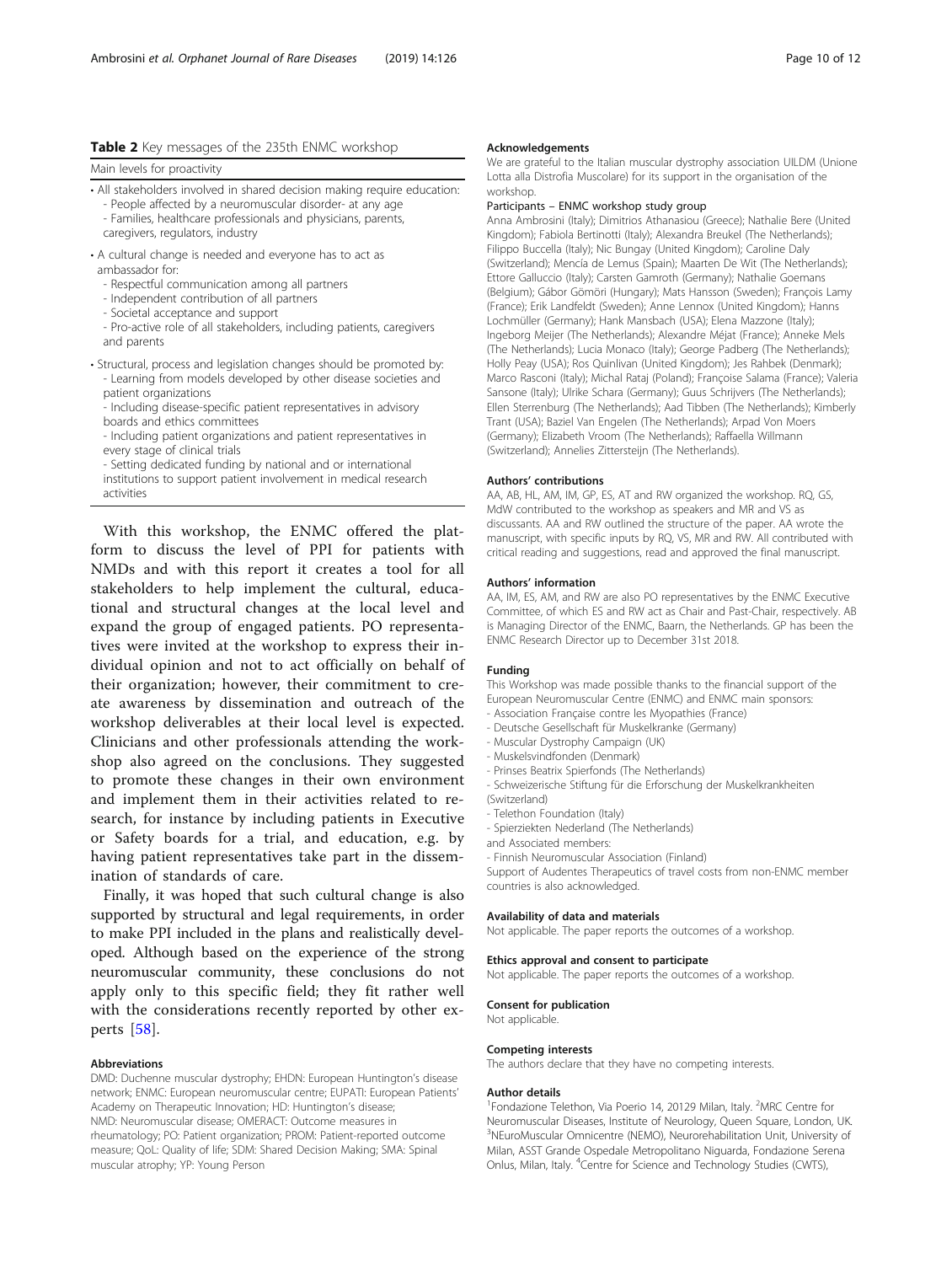<span id="page-10-0"></span>University of Leiden, Leiden, The Netherlands. <sup>5</sup>Spierziekten Nederland, Baarn, the Netherlands. <sup>6</sup>Centre for Human and Clinical Genetics, Leiden University Medical Centre, Leiden, The Netherlands. <sup>7</sup>Department of Medical Humanities, Amsterdam University Medical Centre, Amsterdam, The Netherlands. <sup>8</sup>Prinses Beatrix Spierfonds, The Hague, The Netherlands.<br><sup>9</sup>University of Lyon, University of Lyon1 Claude Bernard Lyon1, Institu <sup>9</sup>University of Lyon, University of Lyon1 Claude Bernard Lyon1, Institut NeuroMyoGene, CNRS UMR5310, INSERM U1217, Lyon, France. 10European Neuromuscular Centre, Baarn, The Netherlands. 11Polish Neuromuscular Diseases Association (PTCHNM), Warszawa, Poland. 12Children's Hospital of Eastern Ontario Research Institute, University of Ottawa, Ottawa, Canada. <sup>13</sup>Division of Neurology, Department of Medicine, The Ottawa Hospital, Ottawa, Canada. <sup>14</sup>Faculty of Medicine, Department of Neuropediatrics and<br>Muscle Disorders, Medical Center – University of Freiburg, Freiburg, Germany. <sup>15</sup>Swiss Foundation for Research on Muscle Diseases, Cortaillod, Switzerland.

### Received: 19 January 2019 Accepted: 21 May 2019 Published online: 07 June 2019

#### References

- 1. CO-CREATION-08-2016-2017. European Commission Funding and Tender Opportunities Oct 14, 2015. [https://ec.europa.eu/info/funding-tenders/](https://ec.europa.eu/info/funding-tenders/opportunities/portal/screen/opportunities/topic-details/co-creation-08-2016-2017) [opportunities/portal/screen/opportunities/topic-details/co-creation-08-2016-](https://ec.europa.eu/info/funding-tenders/opportunities/portal/screen/opportunities/topic-details/co-creation-08-2016-2017) [2017](https://ec.europa.eu/info/funding-tenders/opportunities/portal/screen/opportunities/topic-details/co-creation-08-2016-2017).
- 2. Elberse JE, Caron-Flinterman JF, Broerse JE. Patient-expert partnerships in research: how to stimulate inclusion of patient perspectives. Health Expect. 2011;14:225–39.
- 3. Greenhalgh T, Jackson C, Shaw S, Janamian T. Achieving research impact through co-creation in community-based health services. Literature review and Case study. Milbank Q. 2016;94:392–429.
- 4. Carman KL, Workman TA. Engaging patients and consumers in research evidence: applying the conceptual model of patient and family engagement. Patient Educ Couns. 2017;100:25–9.
- Mavris M, Le Cam Y. Involvement of patient organisations in research and development of orphan drugs for rare diseases in europe. Mol Syndromol. 2012;3:237–43.
- 6. European Patient Forum Strategic plan 2014–2020. 2013; [http://www.eu](http://www.eu-patient.eu/globalassets/library/strategic-planning/epf-strategic-plan-2014-2020-final.pdf)[patient.eu/globalassets/library/strategic-planning/epf-strategic-plan-2014-](http://www.eu-patient.eu/globalassets/library/strategic-planning/epf-strategic-plan-2014-2020-final.pdf) [2020-final.pdf.](http://www.eu-patient.eu/globalassets/library/strategic-planning/epf-strategic-plan-2014-2020-final.pdf) Accessed 18 Jan 2019.
- 7. Geissler J, Ryll B, di Priolo SL, Uhlenhopp M. Improving patient involvement in medicines Research and Development:: a practical roadmap. Ther Innov Regul Sci. 2017;51:612–9.
- 8. Clayman ML, Bylund CL, Chewning B, Makoul G. The impact of patient participation in health decisions within medical encounters. A systematic review. Med Decis Mak. 2016;36:427–52.
- 9. ENMC website; <https://www.enmc.org/home/>. Accessed 18 Jan 2019.
- 10. Rudel R, Nigro G, Poortman Y. Ten years of ENMC--from a patients' initiative to a successful European research institution: the story of the European neuromuscular Centre. Neuromuscul Disord. 2000;10:75–82.
- 11. van Engelen B, Zollinger D, Pohlschmidt M, Ambrosini A, Rahbek J. The European NeuroMuscular Centre (ENMC): 20 years on. Neuromuscul Disord. 2013;23:375–6.
- 12. Makoul G, Clayman ML. An integrative model of shared decision making in medical encounters. Patient Educ Couns. 2006;60:301–12.
- 13. Elwyn G, Frosch D, Thomson R, Joseph-Williams N, Lloyd A, Kinnersley P, et al. Shared decision making: a model for clinical practice. J Gen Intern Med. 2012;27:1361–7.
- 14. Elwyn G, Durand MA, Song J, Aarts J, Barr PJ, Berger Z, Cochran N, Frosch D, Galasinski D, Gulbrandsen P, et al. A three-talk model for shared decision making: multistage consultation process. BMJ. 2017;359:j4891.
- 15. Arnstein SR. Ladder of citizen participation. J Am Inst Plann. 1969;35:216–24.
- 16. Tritter JQ, McCallum A. The snakes and ladders of user involvement: moving beyond Arnstein. Health Policy. 2006;76:156–68.
- 17. Legare F, Adekpedjou R, Stacey D, Turcotte S, Kryworuchko J, Graham ID, et al. Interventions for increasing the use of shared decision making by healthcare professionals. Cochrane Database Syst Rev. 2018;7:CD006732.
- 18. Abelson J, Warren ME, Forest PG. The future of public deliberation on health issues. Hast Cent Rep. 2012;42:27–9.
- 19. de Wit MP, Kvien TK, Gossec L. Patient participation as an integral part of patient-reported outcomes development ensures the representation of the patient voice: a case study from the field of rheumatology. RMD Open. 2015;1:e000129.
- 20. Abma TA, Nierse CJ, Widdershoven GA. Patients as partners in responsive research: methodological notions for collaborations in mixed research teams. Qual Health Res. 2009;19:401–15.
- 21. Lochmüller H, Ambrosini A, van Engelen B, Hansson M, Tibben A, Breukel A, et al. The position of neuromuscular patients in shared decision making. Report from the 235th ENMC workshop: Milan, Italy, January 19-20, 2018. J Neuromuscul Dis. 2019;6(1):161–72.
- 22. National Institute for Health Research, UK page; [https://](https://patientsactiveinresearch.org.uk/faqs/is-there-a-difference-between-patient-engagement-involvement-and-participation/) [patientsactiveinresearch.org.uk/faqs/is-there-a-difference-between-patient](https://patientsactiveinresearch.org.uk/faqs/is-there-a-difference-between-patient-engagement-involvement-and-participation/)[engagement-involvement-and-participation/.](https://patientsactiveinresearch.org.uk/faqs/is-there-a-difference-between-patient-engagement-involvement-and-participation/) Accessed 18 Jan 2019.
- 23. Md W, Hajos T. Health-related quality of life. In: Springer, editor. Encyclopedia of behavioral medicine. New York: Gellman M.D. Turner J.R; 2013.
- 24. European Huntington's disease network (EHDN) website; [http://www.ehdn.](http://www.ehdn.org/) [org/.](http://www.ehdn.org/) Accessed 18 Jan 2019.
- 25. MacLeod R, Tibben A, Frontali M, Evers-Kiebooms G, Jones A, Martinez-Descales A, Roos RA, Editorial C. Working group 'Genetic testing Counselling' of the European Huntington disease N. recommendations for the predictive genetic test in Huntington's disease. Clin Genet. 2013;83:221– 31.
- 26. Craufurd D, MacLeod R, Frontali M, Quarrell O, Bijlsma EK, Davis M, et al. Diagnostic genetic testing for Huntington's disease. Pract Neurol. 2015;15:  $80 - 4$
- 27. Kwon JM, Abdel-Hamid HZ, Al-Zaidy SA, Mendell JR, Kennedy A, Kinnett K, et al. Clinical follow-up for Duchenne Muscular Dystrophy newborn screening: a proposal. Muscle Nerve. 2016;54:186–91.
- 28. Ross LF, Clarke AJ. A historical and current review of newborn screening for neuromuscular disorders from around the world: lessons for the United States. Pediatr Neurol. 2017;77:12–22.
- 29. Scoto M, Finkel R, Mercuri E, Muntoni F. Genetic therapies for inherited neuromuscular disorders. Lancet Child Adolesc Health. 2018;2:600–9.
- 30. Birnkrant DJ, Bushby K, Bann CM, Apkon SD, Blackwell A, Brumbaugh D, et al. Diagnosis and management of Duchenne muscular dystrophy, part 1: diagnosis, and neuromuscular, rehabilitation, endocrine, and gastrointestinal and nutritional management. Lancet Neurol. 2018;17:251–67.
- 31. Birnkrant DJ, Bushby K, Bann CM, Apkon SD, Blackwell A, et al. Diagnosis and management of Duchenne muscular dystrophy, part 3: primary care, emergency management, psychosocial care, and transitions of care across the lifespan. Lancet Neurol. 2018;17:445–55.
- 32. Mercuri E, Finkel RS, Muntoni F, Wirth B, Montes J, Main M, et al. Diagnosis and management of spinal muscular atrophy: part 1: recommendations for diagnosis, rehabilitation, orthopedic and nutritional care. Neuromuscul Disord. 2018;28:103–15.
- 33. Glascock J, Sampson J, Haidet-Phillips A, Connolly A, Darras B, Day J, et al. Treatment algorithm for infants diagnosed with spinal Muscular atrophy through newborn screening. J Neuromuscul Dis. 2018;5:145–58.
- 34. Rahbek J, Steffensen BF, Bushby K, de Groot IJ. 206th ENMC international workshop: care for a novel group of patients - adults with Duchenne muscular dystrophy Naarden, the Netherlands, 23-25 may 2014. Neuromuscul Disord. 2015;25:727–38.
- 35. Van Ruiten HJ, Marini Bettolo C, Cheetham T, Eagle M, Lochmuller H, Straub V, et al. Why are some patients with Duchenne muscular dystrophy dying young: an analysis of causes of death in north East England. Eur J Paediatr Neurol. 2016;20:904–9.
- Paus T, Keshavan M, Giedd JN. Why do many psychiatric disorders emerge during adolescence? Nat Rev Neurosci. 2008;9:947–57.
- 37. Lotstein DS, Seid M, Klingensmith G, Case D, Lawrence JM, Pihoker C, et al. Transition from pediatric to adult care for youth diagnosed with type 1 diabetes in adolescence. Pediatrics. 2013;131:e1062–70.
- 38. Michaud PA, Suris JC, Viner R. The adolescent with a chronic condition. Part II: healthcare provision. Arch Dis Child. 2004;89:943–9.
- 39. Szalda D, Pierce L, Hobbie W, Ginsberg JP, Brumley L, Wasik M, Li Y, Schwartz LA. Engagement and experience with cancer-related follow-up care among young adult survivors of childhood cancer after transfer to adult care. J Cancer Surviv. 2016;10:342–50.
- 40. Muscular Dystrophy UK page; [https://www.musculardystrophyuk.org/grants/](https://www.musculardystrophyuk.org/grants/improving-care-for-adults-with-duchenne-muscular-dystrophy/) [improving-care-for-adults-with-duchenne-muscular-dystrophy/.](https://www.musculardystrophyuk.org/grants/improving-care-for-adults-with-duchenne-muscular-dystrophy/) Accessed 18 Jan 2019.
- 41. James Lind Alliance Guidebook; [http://www.jla.nihr.ac.uk/jla-guidebook/.](http://www.jla.nihr.ac.uk/jla-guidebook/) Accessed 18 Jan 2019.
- 42. Abma TA, Broerse JE. Patient participation as dialogue: setting research agendas. Health Expect. 2010;13:160–73.